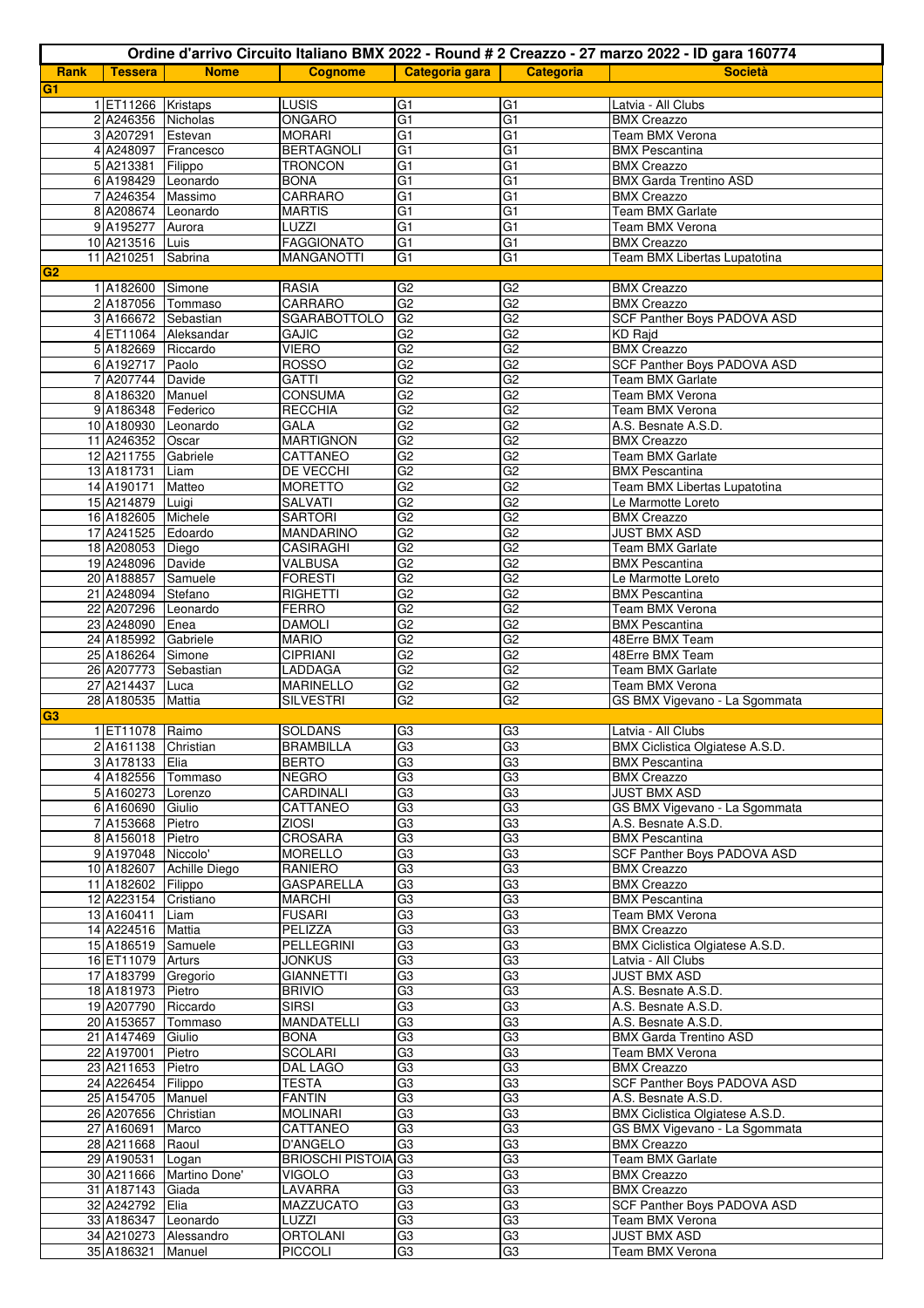|                    |                      |                              |                                 | G <sub>3</sub>                   | G <sub>3</sub>                                                                                                | <b>BMX Garda Trentino ASD</b>                                   |
|--------------------|----------------------|------------------------------|---------------------------------|----------------------------------|---------------------------------------------------------------------------------------------------------------|-----------------------------------------------------------------|
|                    |                      | 36 A184282 Liam Francesco    | CALO'                           |                                  |                                                                                                               |                                                                 |
|                    | 37 A247245 Filippo   |                              | VENERI                          | G <sub>3</sub>                   | G <sub>3</sub>                                                                                                | Team BMX Libertas Lupatotina                                    |
|                    | 38 A187030 Mattia    |                              | <b>SANTIN</b>                   | G3                               | G3                                                                                                            | <b>BMX Creazzo</b>                                              |
|                    | 39 A166649 Enrico    |                              | <b>PERIN</b>                    | G3                               | G3                                                                                                            | <b>SCF Panther Boys PADOVA ASD</b>                              |
|                    |                      |                              |                                 |                                  |                                                                                                               |                                                                 |
|                    | 40 A187032 Leone     |                              | LAVEZZI                         | G3                               | G3                                                                                                            | <b>BMX Creazzo</b>                                              |
|                    | 41 A247165 Pietro    |                              | <b>BALLAN</b>                   | G <sub>3</sub>                   | G <sub>3</sub>                                                                                                | Team BMX Libertas Lupatotina                                    |
| G <sub>4</sub>     |                      |                              |                                 |                                  |                                                                                                               |                                                                 |
|                    | 1 ET11081 Aris       |                              | KOŠKO                           | G4                               | G4                                                                                                            | Latvia - All Clubs                                              |
|                    |                      |                              |                                 |                                  |                                                                                                               |                                                                 |
|                    | 2 A182611            | Giulio                       | <b>TRONCON</b>                  | G4                               | G4                                                                                                            | <b>BMX Creazzo</b>                                              |
|                    | 3 ET11082 Aleksis    |                              | LANSO                           | G4                               | G4                                                                                                            | Latvia - All Clubs                                              |
|                    | 4 A224694 Giorgio    |                              | <b>BOSCHINI</b>                 | $\overline{G4}$                  | $\overline{G4}$                                                                                               | <b>SCF Panther Boys PADOVA ASD</b>                              |
|                    |                      |                              |                                 |                                  |                                                                                                               |                                                                 |
|                    | 5 ET11080 Uvis       |                              | <b>PILIENS</b>                  | $\overline{G4}$                  | G4                                                                                                            | Latvia - All Clubs                                              |
|                    | 6 A180828 Cesare     |                              | <b>TAVERNINI</b>                | G4                               | G4                                                                                                            | <b>BMX Garda Trentino ASD</b>                                   |
|                    | 7 A160689 Leonardo   |                              | <b>NESI</b>                     | G4                               | G4                                                                                                            | Team BMX Verona                                                 |
|                    |                      |                              |                                 | $\overline{G4}$                  | $\overline{G4}$                                                                                               |                                                                 |
|                    | 8 A146525 Federico   |                              | <b>MONTESEL</b>                 |                                  |                                                                                                               | 48Erre BMX Team                                                 |
|                    | 9 A161695 Nicolas    |                              | <b>MANGANOTTI</b>               | G4                               | G4                                                                                                            | Team BMX Libertas Lupatotina                                    |
|                    |                      | 10 A160848 Lorenzo Francesco | PREZIO                          | G4                               | G4                                                                                                            | <b>BMX Creazzo</b>                                              |
|                    | 11 A130005 Andrea    |                              | <b>PUSHI</b>                    | G4                               | G4                                                                                                            | ASD After Skull - ROGUE RACING                                  |
|                    |                      |                              |                                 |                                  |                                                                                                               |                                                                 |
|                    | 12 A210187 Marco     |                              | <b>CLERISSI</b>                 | G4                               | G4                                                                                                            | <b>JUST BMX ASD</b>                                             |
|                    | 13 A130234 Nicolo    |                              | <b>GIGLIOTTI</b>                | $\overline{G4}$                  | $\overline{G4}$                                                                                               | BMX Ciclistica Olgiatese A.S.D.                                 |
|                    | 14 A187042 Leonardo  |                              | <b>ZORDAN</b>                   | G4                               | G4                                                                                                            | <b>BMX Creazzo</b>                                              |
|                    |                      |                              |                                 |                                  | G4                                                                                                            |                                                                 |
|                    | 15 A187306 Leonardo  |                              | <b>GALASSI</b>                  | G4                               |                                                                                                               | BMX Ciclistica Olgiatese A.S.D.                                 |
|                    | 16 A136037 Riccardo  |                              | <b>GIARETTA</b>                 | G4                               | G4                                                                                                            | Team BMX Libertas Lupatotina                                    |
|                    | 17 ET11083 Evelina   |                              | LIKUMA                          | G4                               | $\overline{G4}$                                                                                               | Latvia - All Clubs                                              |
|                    | 18 A160856 Tommaso   |                              | <b>GALASSI</b>                  | G4                               | G4                                                                                                            | <b>BMX Creazzo</b>                                              |
|                    |                      |                              |                                 |                                  |                                                                                                               |                                                                 |
|                    | 19 A187340 Marco     |                              | <b>MENEGHINI</b>                | G4                               | G4                                                                                                            | A.S. Besnate A.S.D.                                             |
|                    |                      | 20 A190525 Alessandro        | <b>BRINI</b>                    | $\overline{G4}$                  | G4                                                                                                            | <b>Team BMX Garlate</b>                                         |
|                    |                      | 21 A164452 Sebastiano        | CANZIANI                        | G4                               | G4                                                                                                            | Team BMX Garlate                                                |
|                    |                      |                              |                                 |                                  |                                                                                                               |                                                                 |
|                    | 22 A151560 Alessio   |                              | <b>CIAGHI</b>                   | G4                               | G4                                                                                                            | <b>BMX Garda Trentino ASD</b>                                   |
|                    | 23 A212723 Federico  |                              | ZORZA                           | $\overline{G4}$                  | G4                                                                                                            | Caravaggio Offroad                                              |
|                    | 24 A173168 Ettore    |                              | <b>BELLONI</b>                  | $\overline{G4}$                  | $\overline{G4}$                                                                                               | Team BMX Verona                                                 |
|                    |                      |                              |                                 | $\overline{G4}$                  | $\overline{G4}$                                                                                               | 48Erre BMX Team                                                 |
|                    | 25 A130661           | Sven                         | <b>ROIATTI</b>                  |                                  |                                                                                                               |                                                                 |
|                    | 26 A187051           | Giovanni                     | <b>MONTERISI</b>                | G4                               | G4                                                                                                            | <b>BMX Creazzo</b>                                              |
|                    | 27 A182609 Lorenzo   |                              | MENEGUZZO                       | G4                               | G4                                                                                                            | <b>BMX Creazzo</b>                                              |
|                    | 28 A187137           | Simone                       | <b>MELCHIOTTI</b>               | G4                               | G4                                                                                                            | Team BMX Verona                                                 |
|                    |                      |                              |                                 |                                  |                                                                                                               |                                                                 |
|                    | 29 A151562 Leonardo  |                              | <b>DUSATTI</b>                  | G4                               | $\overline{G4}$                                                                                               | <b>BMX Garda Trentino ASD</b>                                   |
|                    | 30 A134089 Ettore    |                              | <b>SPINELLI</b>                 | G4                               | G4                                                                                                            | Le Marmotte Loreto                                              |
|                    | 31 A207654 Andrea    |                              | <b>MACERA</b>                   | G4                               | G4                                                                                                            | BMX Ciclistica Olgiatese A.S.D.                                 |
|                    |                      |                              |                                 |                                  |                                                                                                               |                                                                 |
|                    | 32 A207292 Pablo     |                              | <b>MORARI</b>                   | G4                               | G4                                                                                                            | Team BMX Verona                                                 |
|                    | 33 A160862 Nicolo'   |                              | LAVARRA                         | $\overline{G4}$                  | $\overline{G4}$                                                                                               | <b>BMX Creazzo</b>                                              |
|                    |                      | 34 A164448 Francesco         | <b>CASLINI</b>                  | G4                               | G4                                                                                                            | Team BMX Garlate                                                |
|                    | 35 A181425 Pietro    |                              | <b>BONIZZI</b>                  | G4                               | G4                                                                                                            | Caravaggio Offroad                                              |
|                    |                      |                              |                                 |                                  |                                                                                                               |                                                                 |
|                    | 36 A187026 Gioele    |                              | <b>ASSALINI</b>                 | G4                               | G4                                                                                                            | <b>BMX Creazzo</b>                                              |
|                    |                      |                              |                                 |                                  |                                                                                                               |                                                                 |
|                    |                      |                              | <b>GIULIVI</b>                  | G <sub>4</sub>                   |                                                                                                               |                                                                 |
|                    | 37 A181901 Kevin     |                              |                                 |                                  | G4                                                                                                            | Caravaggio Offroad                                              |
|                    | 38 ET11061 Neja      |                              | <b>HERIC</b>                    | G4                               | G4                                                                                                            | KD Rajd                                                         |
|                    | 39 A223066 Riccardo  |                              | <b>LIPPOLIS</b>                 | G <sub>4</sub>                   | G4                                                                                                            | <b>BMX Pescantina</b>                                           |
|                    | 40 A214868 Paolo     |                              | STOLFI                          | G4                               | $\overline{G4}$                                                                                               | Le Marmotte Loreto                                              |
|                    |                      |                              |                                 |                                  |                                                                                                               |                                                                 |
|                    | 41 A245881 Tommaso   |                              | <b>BIANCOVISO</b>               | G4                               | G4                                                                                                            | <b>BMX Creazzo</b>                                              |
|                    | 42 A160855 Vittoria  |                              | CAMPAGNARO                      | G4                               | G4                                                                                                            | <b>BMX Creazzo</b>                                              |
|                    |                      | 43 A204691 Francesco         | BAZZANI                         | G4                               | G4                                                                                                            | Team BMX Libertas Lupatotina                                    |
|                    | 44 A227377 Andrej    |                              | PAVAN                           | G4                               | G4                                                                                                            |                                                                 |
|                    |                      |                              |                                 |                                  |                                                                                                               | SCF Panther Boys PADOVA ASD                                     |
|                    | 45 A210399           | Christian                    | <b>LIGORIO</b>                  | G4                               | G <sub>4</sub>                                                                                                | Team BMX Verona                                                 |
|                    | 46 A227380 Aleksandr |                              | PAVAN                           | G4                               | G4                                                                                                            | <b>SCF Panther Boys PADOVA ASD</b>                              |
|                    | 47 A185980           | Filippo                      | <b>TURRI</b>                    | G4                               | G4                                                                                                            | Team BMX Verona                                                 |
| CRUISER < 39       |                      |                              |                                 |                                  |                                                                                                               |                                                                 |
|                    |                      |                              |                                 |                                  |                                                                                                               |                                                                 |
|                    | 1 701156D Alessio    |                              | <b>RONCHETTI</b>                | Cruiser Under 39                 | Cruiser 17-24                                                                                                 | BMX Ciclistica Olgiatese A.S.D.                                 |
|                    | 2001216S lacopo      |                              | <b>MENIN</b>                    | Cruiser Under 39 Cruiser 25-29   |                                                                                                               | SCF Panther Boys PADOVA ASD                                     |
|                    | 3 881333K Davide     |                              | GALLI                           | Cruiser Under 39 Cruiser 17-24   |                                                                                                               | <b>BMX Team Alto Adige Südtirol</b>                             |
|                    |                      |                              |                                 |                                  |                                                                                                               | <b>BMX Ciclistica Olgiatese A.S.D.</b>                          |
|                    | 4 719676P Andrea     |                              | <b>RONCHETTI</b>                | Cruiser Under 39                 | Cruiser 17-24                                                                                                 |                                                                 |
|                    | 5 A224520 Edoardo    |                              | <b>MOSCHIN</b>                  | Cruiser Under 39 Cruiser 17-24   |                                                                                                               | SCF Panther Boys PADOVA ASD                                     |
|                    | 6 A098640 Mattia     |                              | CASTELNUOVO                     | Cruiser Under 39 Cruiser Allievi |                                                                                                               | <b>BMX Ciclistica Olgiatese A.S.D.</b>                          |
|                    | 7 A098058 Manuel     |                              | <b>BARETTI</b>                  | Cruiser Under 39 Cruiser 30-39   |                                                                                                               | Le Marmotte Loreto                                              |
|                    |                      |                              |                                 |                                  |                                                                                                               |                                                                 |
|                    | 8 A114495 Alex       |                              | GILARDI                         |                                  | Cruiser Under 39 Cruiser Esordienti                                                                           | <b>Team BMX Garlate</b>                                         |
|                    | 9 A247252 Marco      |                              | <b>GABALDO</b>                  | Cruiser Under 39 Cruiser 17-24   |                                                                                                               | Team BMX Libertas Lupatotina                                    |
|                    |                      | 10 A239416 Alessandro        | VALSECCHI                       | Cruiser Under 39 Cruiser Allievi |                                                                                                               | Team BMX Garlate                                                |
|                    |                      |                              |                                 |                                  |                                                                                                               |                                                                 |
|                    |                      | 11 A132264 Alessandro        | CROCE                           | Cruiser Under 39 Cruiser 30-39   |                                                                                                               | BMX Ciclistica Olgiatese A.S.D.                                 |
|                    | 12 A153292           | Niki                         | <b>BROGGIO</b>                  | Cruiser Under 39 Cruiser 17-24   |                                                                                                               | Team BMX Libertas Lupatotina                                    |
| <b>CRUISER 40+</b> |                      |                              |                                 |                                  |                                                                                                               |                                                                 |
|                    |                      |                              |                                 |                                  |                                                                                                               |                                                                 |
|                    | 1 ET11093 Girts      |                              | <b>JONKUS</b>                   |                                  | Cruiser 40 & Over Cruiser 40 & Over Latvia - All Clubs                                                        |                                                                 |
|                    | 2355373J             | Piero                        | <b>PIOVESAN</b>                 |                                  |                                                                                                               | Cruiser 40 & Over Cruiser 40 & Over SCF Panther Boys PADOVA ASD |
|                    | 3 A122013 Marco      |                              | <b>GAULE</b>                    |                                  | Cruiser 40 & Over   Cruiser 40 & Over   BMX Pescantina                                                        |                                                                 |
|                    | 4 A000347            | Vittorio                     | SARTORI                         |                                  | Cruiser 40 & Over Cruiser 40 & Over                                                                           | <b>BMX Creazzo</b>                                              |
|                    |                      |                              |                                 |                                  |                                                                                                               |                                                                 |
|                    | 5 A113321            | Flavio                       | CASTELNUOVO                     |                                  | Cruiser 40 & Over Cruiser 40 & Over                                                                           | <b>BMX Ciclistica Olgiatese A.S.D.</b>                          |
|                    | 6 A115991            | Oscar                        | TAMI                            |                                  | Cruiser 40 & Over Cruiser 40 & Over   Team BMX Garlate                                                        |                                                                 |
|                    | 7 A136906 Samuel     |                              | <b>NORO</b>                     |                                  | Cruiser 40 & Over Cruiser 40 & Over BMX Creazzo                                                               |                                                                 |
|                    |                      |                              |                                 |                                  |                                                                                                               |                                                                 |
|                    | 8 A249629 Roberto    |                              | <b>BORGONOVO</b>                |                                  | Cruiser 40 & Over   Cruiser 40 & Over   Team BMX Garlate                                                      |                                                                 |
|                    | 9 A160112 Giuseppe   |                              | <b>SALETTI</b>                  |                                  |                                                                                                               | Cruiser 40 & Over Cruiser 40 & Over   BMX Action Cremona A.S.D. |
|                    | 10 796192R Matteo    | 11 A196108 Jean Marcello     | CAPPELLARO<br><b>DOS SANTOS</b> |                                  | Cruiser 40 & Over   Cruiser 40 & Over   Carisma Team<br>Cruiser 40 & Over Cruiser 40 & Over Italy - All Clubs |                                                                 |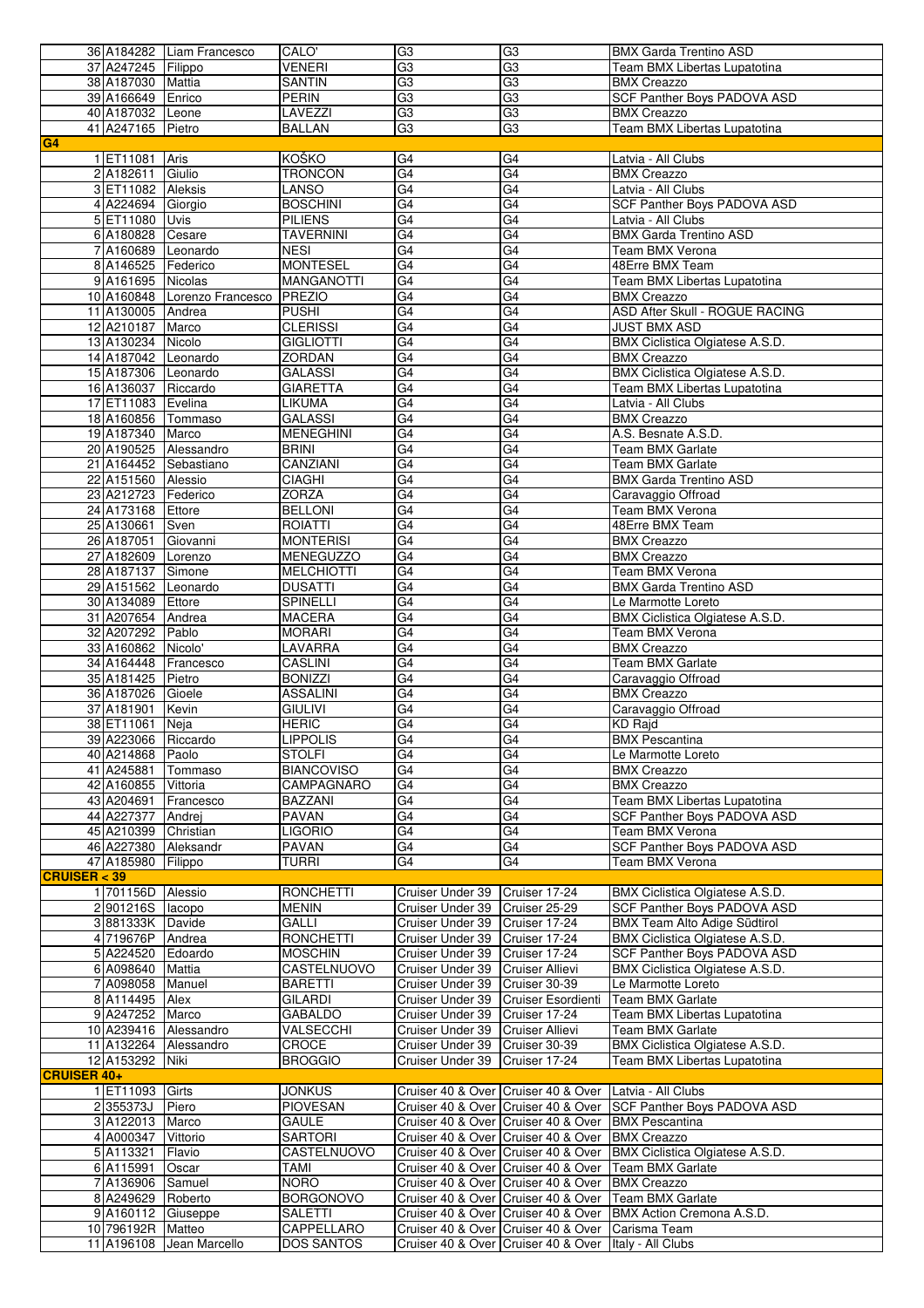|                | 12 A111482 Cristian  |                           | CARRARO              |                 | Cruiser 40 & Over Cruiser 40 & Over BMX Creazzo          |                                                                       |
|----------------|----------------------|---------------------------|----------------------|-----------------|----------------------------------------------------------|-----------------------------------------------------------------------|
|                |                      |                           |                      |                 |                                                          |                                                                       |
|                | 13 A226486 Matteo    |                           | <b>MORELLO</b>       |                 |                                                          | Cruiser 40 & Over Cruiser 40 & Over SCF Panther Boys PADOVA ASD       |
|                | 14 A198863 Giovanni  |                           | <b>GIANNETTI</b>     |                 | Cruiser 40 & Over Cruiser 40 & Over JUST BMX ASD         |                                                                       |
|                |                      |                           |                      |                 |                                                          |                                                                       |
|                | 15 A062284 Michele   |                           | <b>GUARIGLIA</b>     |                 |                                                          | Cruiser 40 & Over Cruiser 40 & Over   BMX Ciclistica Olgiatese A.S.D. |
|                | 16 A163572 Marco     |                           | <b>GENNARI</b>       |                 | Cruiser 40 & Over Cruiser 40 & Over BMX Creazzo          |                                                                       |
|                | 17 A245903 Andrea    |                           | <b>SANTIN</b>        |                 | Cruiser 40 & Over Cruiser 40 & Over                      | <b>BMX Creazzo</b>                                                    |
|                |                      |                           |                      |                 |                                                          |                                                                       |
|                | 18 A136942 Gino      |                           | <b>CAODURO</b>       |                 | Cruiser 40 & Over Cruiser 40 & Over                      | <b>BMX Creazzo</b>                                                    |
|                |                      | 19 A167300 Alessandro     | LENA                 |                 | Cruiser 40 & Over Cruiser 40 & Over                      | 48Erre BMX Team                                                       |
|                |                      |                           |                      |                 |                                                          |                                                                       |
|                | 20 A201310 Enrico    |                           | CARDINALI            |                 | Cruiser 40 & Over Cruiser 40 & Over JUST BMX ASD         |                                                                       |
|                | 21 A136071 Diego     |                           | <b>FUSARI</b>        |                 |                                                          | Cruiser 40 & Over Cruiser 40 & Over   Team BMX Libertas Lupatotina    |
|                | 22 A148413 Massimo   |                           | <b>SPINELLI</b>      |                 |                                                          | Cruiser 40 & Over   Cruiser 40 & Over   Le Marmotte Loreto            |
|                |                      |                           |                      |                 |                                                          |                                                                       |
|                | 23 A138264 Marco     |                           | VILLA                |                 | Cruiser 40 & Over   Cruiser 40 & Over   Team BMX Garlate |                                                                       |
|                | 24 A249710 Davide    |                           | <b>ARZUFFI</b>       |                 |                                                          | Cruiser 40 & Over   Cruiser 40 & Over   Le Marmotte Loreto            |
|                | 25 A148888 Giuseppe  |                           | <b>DALLA VECCHIA</b> |                 |                                                          | Cruiser 40 & Over Cruiser 40 & Over SCF Panther Boys PADOVA ASD       |
|                |                      |                           |                      |                 |                                                          |                                                                       |
|                | 26 A211151 Roberta   |                           | <b>GOLIN</b>         |                 | Cruiser 40 & Over Cruiser 40 & Over BMX Creazzo          |                                                                       |
|                | 27 A240951 Claudia   |                           | <b>CASI</b>          |                 |                                                          | Cruiser 40 & Over Cruiser 40 & Over   ASD After Skull - ROGUE RACING  |
|                |                      |                           |                      |                 |                                                          |                                                                       |
|                | 28 A237747 Claudio   |                           | CASALI               |                 |                                                          | Cruiser 40 & Over Cruiser 40 & Over GS BMX Vigevano - La Sgommata     |
|                | 29 ET11067 Tomaž     |                           | <b>DERENCIN</b>      |                 | Cruiser 40 & Over Cruiser 40 & Over KD Rajd              |                                                                       |
|                |                      |                           |                      |                 |                                                          |                                                                       |
| G <sub>5</sub> |                      |                           |                      |                 |                                                          |                                                                       |
|                | 1 ET11084 Renars     |                           | ŽELVIS               | G <sub>5</sub>  | G <sub>5</sub>                                           | Latvia - All Clubs                                                    |
|                | 2 ET11059 Dominik    |                           | <b>RÁLIŠ</b>         | G <sub>5</sub>  | G <sub>5</sub>                                           | TJ BMX Pardubice                                                      |
|                |                      |                           |                      |                 |                                                          |                                                                       |
|                | 3 A108525 Enea       |                           | <b>BROGGIO</b>       | G <sub>5</sub>  | G <sub>5</sub>                                           | Team BMX Libertas Lupatotina                                          |
|                | 4 A076239 Liam       |                           | <b>TOMIZIOLI</b>     | G5              | G <sub>5</sub>                                           | <b>BMX Pescantina</b>                                                 |
|                |                      |                           |                      | G <sub>5</sub>  |                                                          |                                                                       |
|                | 5 A086877 Tommaso    |                           | <b>BRAVI</b>         |                 | G <sub>5</sub>                                           | Team BMX Garlate                                                      |
|                | 6 A082185 Tommaso    |                           | RITARDATI            | $\overline{G5}$ | $\overline{G5}$                                          | <b>BMX Creazzo</b>                                                    |
|                | 7 ET11076 Ramona     |                           | <b>BARE</b>          | $\overline{G5}$ | G5                                                       | Latvia - All Clubs                                                    |
|                |                      |                           |                      |                 |                                                          |                                                                       |
|                | 8 A092131 Edoardo    |                           | <b>DISARO'</b>       | G5              | G5                                                       | SCF Panther Boys PADOVA ASD                                           |
|                | 9 A093127 Tommaso    |                           | <b>ARTICO</b>        | G <sub>5</sub>  | G5                                                       | SCF Panther Boys PADOVA ASD                                           |
|                |                      |                           |                      |                 |                                                          |                                                                       |
|                | 10 A136426 Riccardo  |                           | <b>MARAGNA</b>       | G <sub>5</sub>  | G <sub>5</sub>                                           | <b>BMX Pescantina</b>                                                 |
|                | 11 A108538 Christian |                           | LUCENTE              | G <sub>5</sub>  | G <sub>5</sub>                                           | <b>BMX Pescantina</b>                                                 |
|                |                      |                           |                      | G <sub>5</sub>  | G <sub>5</sub>                                           |                                                                       |
|                | 12 A082841 Lorenzo   |                           | <b>MUCELLI</b>       |                 |                                                          | BMX Ciclistica Olgiatese A.S.D.                                       |
|                | 13 ET10571 Kirsten   |                           | <b>POLLINI</b>       | G5              | G5                                                       | <b>BMX-Club Zetzwil</b>                                               |
|                | 14 A132506 Niccolo'  |                           | <b>SCOLARI</b>       | G <sub>5</sub>  | G <sub>5</sub>                                           | Team BMX Verona                                                       |
|                |                      |                           |                      |                 |                                                          |                                                                       |
|                | 15 A198855 Francesco |                           | <b>GIANNETTI</b>     | $\overline{G5}$ | G5                                                       | JUST BMX ASD                                                          |
|                | 16 A108536 Pietro    |                           | LONGO                | G5              | G5                                                       | Team BMX Libertas Lupatotina                                          |
|                |                      |                           |                      |                 |                                                          |                                                                       |
|                | 17 A076249 Leonardo  |                           | <b>MORETTO</b>       | G <sub>5</sub>  | G <sub>5</sub>                                           | Team BMX Libertas Lupatotina                                          |
|                | 18 A139904 Matteo    |                           | <b>RACCAGNI</b>      | G <sub>5</sub>  | G <sub>5</sub>                                           | <b>Team BMX Garlate</b>                                               |
|                |                      |                           | CONTERNO             | $\overline{G5}$ | G5                                                       | A.S. Besnate A.S.D.                                                   |
|                | 19 A156142 Stefano   |                           |                      |                 |                                                          |                                                                       |
|                | 20 A103130 David     |                           | <b>CUCCI</b>         | G5              | G <sub>5</sub>                                           | <b>BMX Team Alto Adige Südtirol</b>                                   |
|                |                      |                           |                      |                 |                                                          |                                                                       |
|                |                      |                           |                      |                 |                                                          |                                                                       |
|                | 21 A227802 Simone    |                           | <b>MINGARDI</b>      | G <sub>5</sub>  | G <sub>5</sub>                                           | Caravaggio Offroad                                                    |
|                | 22 A187248 Elia      |                           | SANDRI               | G <sub>5</sub>  | $\overline{G5}$                                          | <b>BMX Creazzo</b>                                                    |
|                |                      |                           |                      |                 |                                                          |                                                                       |
|                | 23 A163417 Nicolo'   |                           | DE VECCHI            | G <sub>5</sub>  | G <sub>5</sub>                                           | Team BMX Libertas Lupatotina                                          |
|                | 24 A242664 Riccardo  |                           | <b>ANTONA</b>        | G <sub>5</sub>  | G <sub>5</sub>                                           | GS BMX Vigevano - La Sgommata                                         |
|                |                      | 25 A206004 Alessandro     | <b>TESTI</b>         | G5              | G5                                                       | A.S. Besnate A.S.D.                                                   |
|                |                      |                           |                      |                 |                                                          |                                                                       |
|                | 26 A247758 Gabriele  |                           | <b>MAULICINO</b>     | G5              | G <sub>5</sub>                                           | <b>BMX Creazzo</b>                                                    |
|                | 27 A139905 Stefano   |                           | <b>CRIPPA</b>        | G5              | G5                                                       | Team BMX Garlate                                                      |
|                |                      |                           |                      |                 |                                                          |                                                                       |
|                | 28 A209060 Chiara    |                           | <b>MATTEI</b>        | G <sub>5</sub>  | G5                                                       | <b>BMX Garda Trentino ASD</b>                                         |
|                | 29 A137972 Nicolo    |                           | CATTANEO             | G <sub>5</sub>  | G <sub>5</sub>                                           | BMX Ciclistica Olgiatese A.S.D.                                       |
|                |                      |                           | <b>BERTONI</b>       |                 |                                                          | <b>BMX Garda Trentino ASD</b>                                         |
|                | 30 A208846 Mirko     |                           |                      | G <sub>5</sub>  | G5                                                       |                                                                       |
|                | 31 A243739 Lorenzo   |                           | <b>MALAFRONTE</b>    | G <sub>5</sub>  | G5                                                       | Le Marmotte Loreto                                                    |
|                | 32 A213368 Tommaso   |                           | MATTEAZZI            | G <sub>5</sub>  | G5                                                       | BMX Ciclistica Olgiatese A.S.D.                                       |
|                |                      |                           |                      |                 |                                                          |                                                                       |
|                | 33 A185982 Pietro    |                           | <b>MARCHI</b>        | G <sub>5</sub>  | G <sub>5</sub>                                           | Team BMX Verona                                                       |
|                | 34 A154721 Leonardo  |                           | CANALE               | G5              | G <sub>5</sub>                                           | ASD After Skull - ROGUE RACING                                        |
|                | 35 A215042 Matteo    |                           | <b>BOSSI</b>         | G5              | G5                                                       | A.S. Besnate A.S.D.                                                   |
|                |                      |                           |                      |                 |                                                          |                                                                       |
|                |                      | 36 A192396 Olivia Lucilla | <b>FORMICA</b>       | G <sub>5</sub>  | G5                                                       | <b>JUST BMX ASD</b>                                                   |
|                | 37 A210264 Simone    |                           | PATUMI               | G <sub>5</sub>  | G <sub>5</sub>                                           | JUST BMX ASD                                                          |
|                | 38 A247213 Valerio   |                           |                      |                 |                                                          |                                                                       |
|                |                      |                           | <b>MONTORSI</b>      | G <sub>5</sub>  | G5                                                       | Team BMX Libertas Lupatotina                                          |
|                | 39 A188882 Filippo   |                           | <b>MISURACA</b>      | G <sub>5</sub>  | G <sub>5</sub>                                           | Le Marmotte Loreto                                                    |
|                | 40 A261616 Luca      |                           | <b>PIRON</b>         | G5              | G <sub>5</sub>                                           | SCF Panther Boys PADOVA ASD                                           |
|                |                      |                           |                      |                 |                                                          |                                                                       |
|                | 41 A186346 Andrea    |                           | <b>VINCI</b>         | G5              | G <sub>5</sub>                                           | Team BMX Verona                                                       |
|                | 42 A227138 Edoardo   |                           | <b>CAVIGLIANI</b>    | G <sub>5</sub>  | G5                                                       | GS BMX Vigevano - La Sgommata                                         |
| G <sub>6</sub> |                      |                           |                      |                 |                                                          |                                                                       |
|                |                      |                           |                      |                 |                                                          |                                                                       |
|                | 1 A073248 Matteo     |                           | MARIANI              | G <sub>6</sub>  | G <sub>6</sub>                                           | Maikun Factory Team ASD                                               |
|                | 2 ET11062 Jošt       |                           | LOŽAR                | G <sub>6</sub>  | G <sub>6</sub>                                           | KD Raid                                                               |
|                |                      |                           |                      |                 |                                                          |                                                                       |
|                | 3 ET11085 Rinalds    |                           | <b>BARIS</b>         | G <sub>6</sub>  | G6                                                       | Latvia - All Clubs                                                    |
|                | 4 A107629 William    |                           | <b>GAULE</b>         | G <sub>6</sub>  | G <sub>6</sub>                                           | <b>BMX Pescantina</b>                                                 |
|                |                      |                           |                      | G <sub>6</sub>  | G6                                                       |                                                                       |
|                | 5 A152482 Tommaso    |                           | CORTOSE              |                 |                                                          | BMX Ciclistica Olgiatese A.S.D.                                       |
|                | 6 A082258 Vittorio   |                           | SAMA                 | G <sub>6</sub>  | G <sub>6</sub>                                           | Team BMX Verona                                                       |
|                | 7 A156959 Martino    |                           | <b>CASLINI</b>       | G <sub>6</sub>  | G <sub>6</sub>                                           | <b>Team BMX Garlate</b>                                               |
|                |                      |                           |                      |                 |                                                          |                                                                       |
|                | 8 A095607 Aronne     |                           | TAMI                 | G6              | G <sub>6</sub>                                           | <b>Team BMX Garlate</b>                                               |
|                | 9 A129756 Andrea     |                           | <b>GAFFEO</b>        | G6              | G <sub>6</sub>                                           | A.S. Besnate A.S.D.                                                   |
|                |                      |                           |                      |                 |                                                          |                                                                       |
|                | 10 ET11077 Melanija  |                           | CUDARE               | G <sub>6</sub>  | G <sub>6</sub>                                           | Latvia - All Clubs                                                    |
|                | 11 A201096 Nicola    |                           | MARZARI              | G <sub>6</sub>  | G <sub>6</sub>                                           | <b>BMX Pescantina</b>                                                 |
|                | 12 A102964 Tommaso   |                           | TURETTA              | G <sub>6</sub>  | G <sub>6</sub>                                           | <b>BMX Creazzo</b>                                                    |
|                |                      |                           |                      |                 |                                                          |                                                                       |
|                | 13 A162320 Riccardo  |                           | <b>BRIZZOLARI</b>    | G <sub>6</sub>  | G <sub>6</sub>                                           | <b>BMX Pescantina</b>                                                 |
|                | 14 A102862 Rayan     |                           | <b>MAGOSSO</b>       | G <sub>6</sub>  | G <sub>6</sub>                                           | Team BMX Verona                                                       |
|                |                      |                           |                      |                 |                                                          |                                                                       |
|                | 15 A065462 Leonardo  |                           | PIZZINI              | G6              | G6                                                       | <b>BMX Pescantina</b>                                                 |
|                | 16 A208816 Riccardo  |                           | <b>GOBBIN</b>        | G <sub>6</sub>  | G <sub>6</sub>                                           | SCF Panther Boys PADOVA ASD                                           |
|                | 17 A237613 Federico  |                           | QUARTERONI           | G <sub>6</sub>  | G <sub>6</sub>                                           | Caravaggio Offroad                                                    |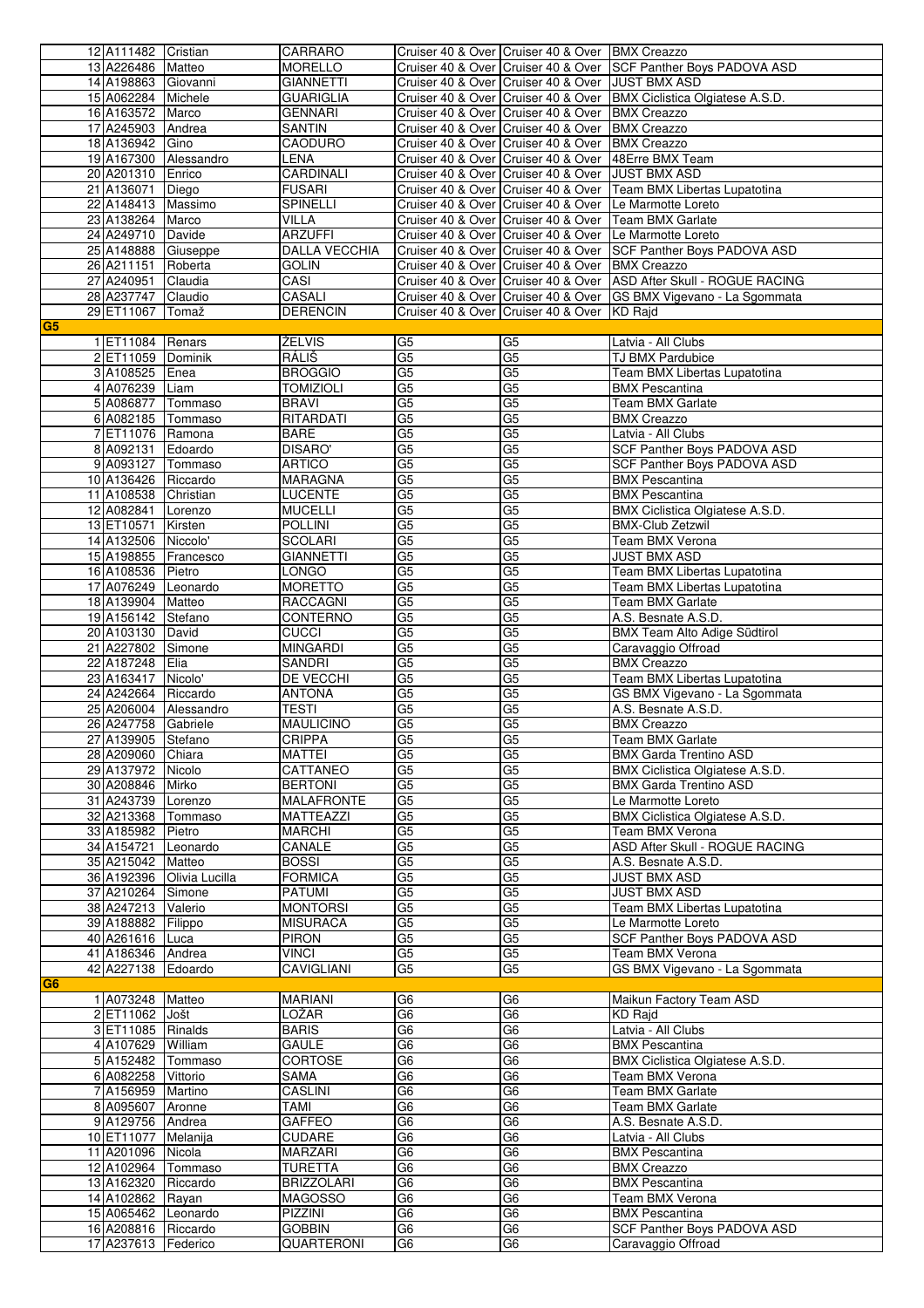|                   | 18 A153659 Jonathan                     |                            | <b>MADDALENA</b>             | G <sub>6</sub>           | G <sub>6</sub>           | A.S. Besnate A.S.D.                            |
|-------------------|-----------------------------------------|----------------------------|------------------------------|--------------------------|--------------------------|------------------------------------------------|
|                   | 19 A067107 Emanuele                     |                            | <b>TIOZZO</b>                | G <sub>6</sub>           | G <sub>6</sub>           | SCF Panther Boys PADOVA ASD                    |
|                   | 20 A182601 Tommaso                      |                            | <b>GASPARELLA</b>            | G6                       | G6                       | <b>BMX Creazzo</b>                             |
|                   | 21 A161884 Mattia                       |                            | <b>MANTOVANI</b>             | G6                       | G6                       | Team BMX Libertas Lupatotina                   |
|                   | 22 A103103 Andrea                       |                            | PELIZZARI                    | G <sub>6</sub>           | G6                       | <b>BMX Creazzo</b>                             |
|                   | 23 A108532 Leonardo                     |                            | <b>FRANCHINI</b>             | G <sub>6</sub>           | G <sub>6</sub>           | Team BMX Libertas Lupatotina                   |
|                   | 24 A214554 Riccardo                     |                            | LAVARINI                     | G <sub>6</sub>           | G <sub>6</sub>           | <b>BMX Pescantina</b>                          |
|                   | 25 A211155 Lorenzo                      |                            | <b>NICOLIN</b>               | G <sub>6</sub>           | G <sub>6</sub>           | <b>BMX Creazzo</b>                             |
|                   | 26 A130325 Marcello                     |                            | <b>DANELON</b>               | G <sub>6</sub>           | G <sub>6</sub>           | GS BMX Vigevano - La Sgommata                  |
|                   |                                         |                            | PELLIZZARO                   | G <sub>6</sub>           | G <sub>6</sub>           |                                                |
|                   | 27 A211665 Gabriele                     |                            |                              |                          |                          | <b>BMX Creazzo</b>                             |
|                   | 28 A065376 Paolo                        |                            | PELI                         | G <sub>6</sub>           | G <sub>6</sub>           | Team BMX Verona                                |
|                   | 29 ET11086 Renars                       |                            | <b>ROGA</b>                  | G6                       | G6                       | Latvia - All Clubs                             |
|                   | 30 A134137 Andrea                       |                            | ONETTI                       | G <sub>6</sub>           | G6                       | BMX Ciclistica Olgiatese A.S.D.                |
|                   | 31 A226487 Gianluca                     |                            | <b>MORELLO</b>               | G <sub>6</sub>           | G <sub>6</sub>           | SCF Panther Boys PADOVA ASD                    |
|                   | 32 A070077 Emanuele                     |                            | D'URSO                       | G <sub>6</sub>           | G6                       | 48Erre BMX Team                                |
|                   | 33 A248089                              | Cristian                   | <b>BRUNO</b>                 | G6                       | G <sub>6</sub>           | <b>BMX Pescantina</b>                          |
|                   | 34 A187146 Nicola                       |                            | GASTALDO                     | G <sub>6</sub>           | G <sub>6</sub>           | <b>BMX Creazzo</b>                             |
|                   | 35 A132914 Giacomo                      |                            | <b>VESCHINI</b>              | G <sub>6</sub>           | G <sub>6</sub>           | <b>JUST BMX ASD</b>                            |
|                   |                                         |                            |                              | G6                       | G6                       |                                                |
|                   | 36 ET11087 Rihards                      |                            | ROGA                         |                          |                          | Latvia - All Clubs                             |
|                   |                                         | 37 A223060 Giovanni Silvio | <b>GREPPI</b>                | G <sub>6</sub>           | G <sub>6</sub>           | <b>BMX Pescantina</b>                          |
|                   |                                         | 38 A223058 Alessandro      | <b>FEDRIGO</b>               | G <sub>6</sub>           | G <sub>6</sub>           | <b>BMX Pescantina</b>                          |
|                   | 39 A217188                              | Joey                       | <b>MINISSALE</b>             | G <sub>6</sub>           | G <sub>6</sub>           | Team BMX Verona                                |
|                   | 40 A188858 Giorgio                      |                            | <b>ARZUFFI</b>               | G <sub>6</sub>           | G6                       | Le Marmotte Loreto                             |
|                   | 41 A249027                              | Pietro                     | <b>TORELLI</b>               | G <sub>6</sub>           | G <sub>6</sub>           | <b>JUST BMX ASD</b>                            |
|                   | 42 A211872 Riccardo                     |                            | <b>CORNAGGIA</b>             | G <sub>6</sub>           | G <sub>6</sub>           | Team BMX Garlate                               |
|                   | 43 A169099   Ivan                       |                            | <b>RACCIOPOLI</b>            | G <sub>6</sub>           | G <sub>6</sub>           | Caravaggio Offroad                             |
|                   | 44 A190532 Simone                       |                            | <b>BONACINA</b>              | G <sub>6</sub>           | G <sub>6</sub>           | Team BMX Garlate                               |
|                   |                                         |                            |                              | G <sub>6</sub>           | G6                       |                                                |
|                   | 45 A258854 Aldo                         |                            | VAGNILUCA                    |                          |                          | <b>JUST BMX ASD</b>                            |
| <b>ESORDIENTI</b> |                                         |                            |                              |                          |                          |                                                |
|                   | 1 A046792 Elia                          |                            | <b>ZOCCA</b>                 | Esordienti               | Esordienti               | Team BMX Verona                                |
|                   | 2 A046882 Filippo                       |                            | CUSUMANO                     | Esordienti               | Esordienti               | Caravaggio Offroad                             |
|                   | 3 A080148 Andrea                        |                            | CAVALLIN                     | Esordienti               | Esordienti               | BMX Ciclistica Olgiatese A.S.D.                |
|                   | 4 A010503 Alex                          |                            | CHIANDETTI                   | Esordienti               | Esordienti               | 48Erre BMX Team                                |
|                   | 5 ET11063 Mak                           |                            | <b>BREZNIK FALK</b>          | Esordienti               | Esordienti               | <b>KD Rajd</b>                                 |
|                   | 6 A068054 Matteo                        |                            | ZULLATO                      | Esordienti               | Esordienti               | SCF Panther Boys PADOVA ASD                    |
|                   | 7 ET11088 Rihards                       |                            | <b>HELMANIS</b>              | Esordienti               | Esordienti               | Latvia - All Clubs                             |
|                   |                                         |                            |                              |                          |                          |                                                |
|                   | 8 A036979 Mattia                        |                            | <b>COLOMBO</b>               | Esordienti               | Esordienti               | A.S. Besnate A.S.D.                            |
|                   | 9 A013581 Marco                         |                            | <b>DEL TONGO</b>             | Esordienti               | Esordienti               | <b>BMX Creazzo</b>                             |
|                   |                                         | 10 A010130 Giovanni Maria  | CAIROLI                      | Esordienti               | Esordienti               | BMX Ciclistica Olgiatese A.S.D.                |
|                   | 11 A041776 Matteo                       |                            | <b>FERRARI</b>               | Esordienti               | Esordienti               | Team BMX Verona                                |
|                   | 12 A064889 Mirco                        |                            | CROCE                        | Esordienti               | Esordienti               | BMX Ciclistica Olgiatese A.S.D.                |
|                   | 13 A132513 Nicolo'                      |                            | <b>PUGGIA</b>                | Esordienti               | Esordienti               | Team BMX Verona                                |
|                   | 14 A136009 Elia                         |                            | <b>SALONIA</b>               | Esordienti               | Esordienti               | Team BMX Libertas Lupatotina                   |
|                   | 15 ET11089 Kristians                    |                            | <b>ANDERSONS</b>             | Esordienti               | Esordienti               | Latvia - All Clubs                             |
|                   | 16 A033155 Gabriele                     |                            | <b>BERTAGNOLI</b>            | Esordienti               | Esordienti               | <b>BMX Pescantina</b>                          |
|                   | 17 999431L Federico                     |                            |                              | Esordienti               |                          | A.S. Besnate A.S.D.                            |
|                   |                                         |                            | CORBANI                      |                          | Esordienti               |                                                |
|                   | 18 A018806 Thomas                       |                            | <b>FRANZOI</b>               | Esordienti               | Esordienti               | <b>BMX Team Alto Adige Südtirol</b>            |
|                   | 19 A046872 Leonardo                     |                            | CARRARO                      | Esordienti               | Esordienti               | <b>BMX Creazzo</b>                             |
|                   | 20 A072910 Daniil                       |                            | <b>GAZZIOLA</b>              | Esordienti               | Esordienti               | 48Erre BMX Team                                |
|                   | 21 A020508 Manuel                       |                            | <b>TROMBETTA</b>             | Esordienti               | Esordienti               | BMX Ciclistica Olgiatese A.S.D.                |
|                   | 22 A046830 Michele                      |                            | FABRIS                       | Esordienti               | Esordienti               | <b>BMX Creazzo</b>                             |
|                   | 23 ET11070 Nik                          |                            | PREK                         | Esordienti               | Esordienti               | KK Crn Trn                                     |
|                   | 24 A204268 Rocco                        |                            | D'AMBROSIO                   | Esordienti               | Esordienti               | ASD After Skull - ROGUE RACING                 |
|                   | 25 A094701                              | Simone                     | <b>MASTRIFORTI</b>           | Esordienti               | Esordienti               | <b>JUST BMX ASD</b>                            |
|                   | 26 A070137 Natan                        |                            | SANDRINI                     | Esordienti               | Esordienti               | ASD After Skull - ROGUE RACING                 |
|                   |                                         | 27 A114447 Massimiliano    | VILLA                        | Esordienti               | Esordienti               | Team BMX Garlate                               |
|                   |                                         |                            |                              |                          |                          |                                                |
|                   | 28 A019249 Nicolo                       |                            | <b>GUARIGLIA</b>             | Esordienti               | Esordienti               | BMX Ciclistica Olgiatese A.S.D.                |
|                   | 29 A073412 Sebastian                    |                            | CENSI                        | Esordienti               | Esordienti               | <b>BMX Creazzo</b>                             |
|                   | 30 A092138 Damiano                      |                            | <b>MANNUCCI</b>              | Esordienti               | Esordienti               | <b>SCF Panther Boys PADOVA ASD</b>             |
|                   | 31 A054510 Daniele                      |                            | BIFFI                        | Esordienti               | Esordienti               | Team BMX Garlate                               |
|                   | 32 A146156 Valentino                    |                            | <b>MONTESEL</b>              | Esordienti               | Esordienti               | 48Erre BMX Team                                |
|                   | 33 A047993 Davide                       |                            | CATTANEO                     | Esordienti               | Esordienti               | <b>Team BMX Garlate</b>                        |
|                   | 34 A181061                              | Loris                      | <b>BARBENO</b>               | Esordienti               | Esordienti               | Caravaggio Offroad                             |
|                   | 35 A073371                              | Alberto                    | RITARDATI                    | Esordienti               | Esordienti               | <b>BMX Creazzo</b>                             |
|                   | 36 A136080                              | Luca                       | <b>RIDOLFI</b>               | Esordienti               | Esordienti               | Team BMX Libertas Lupatotina                   |
|                   | 37 A046853                              | Vittorio                   | <b>MORBIN</b>                | Esordienti               | Esordienti               | <b>BMX Creazzo</b>                             |
|                   | 38 ET10572 Nathan                       |                            | <b>POLLINI</b>               |                          |                          | <b>BMX-Club Zetzwil</b>                        |
|                   |                                         |                            |                              | Esordienti               | Esordienti               |                                                |
|                   | 39 A056669 Lorenzo                      |                            | <b>MATTEI</b>                | Esordienti               | Esordienti               | <b>BMX Garda Trentino ASD</b>                  |
|                   | 40 A095543 Malco                        |                            | <b>DALLA VECCHIA</b>         | Esordienti               | Esordienti               | SCF Panther Boys PADOVA ASD                    |
|                   | 41 ET11265 Jure                         |                            | <b>KUHAR</b>                 | Esordienti               | Esordienti               | KD Raid                                        |
|                   | 42 A102884 Alberto                      |                            | MARINELLO                    | Esordienti               | Esordienti               | Team BMX Verona                                |
|                   | 43 A102939 Michele                      |                            | LENA                         | Esordienti               | Esordienti               | 48Erre BMX Team                                |
|                   | 44 A207652 Ercole                       |                            | <b>COMPAGNONI</b>            | Esordienti               | Esordienti               | BMX Ciclistica Olgiatese A.S.D.                |
|                   | 45 A226453 Kristian                     |                            | PITTARELLO                   | Esordienti               | Esordienti               | SCF Panther Boys PADOVA ASD                    |
|                   | 46 A124497 Andrea                       |                            | <b>SALETTI</b>               | Esordienti               | Esordienti               | Caravaggio Offroad                             |
|                   | 47 A041521 Davide                       |                            | <b>RECCHIA</b>               | Esordienti               | Esordienti               | Team BMX Libertas Lupatotina                   |
|                   | 48 A208056 Yannis                       |                            | <b>ALBIERO</b>               | Esordienti               | Esordienti               | <b>BMX</b> Creazzo                             |
|                   |                                         |                            |                              |                          |                          |                                                |
|                   |                                         |                            |                              |                          |                          |                                                |
|                   | 49 A165073 Mattia<br>50 A165077 William |                            | CAMPEDELLI<br><b>TORTORA</b> | Esordienti<br>Esordienti | Esordienti<br>Esordienti | <b>BMX Pescantina</b><br><b>BMX Pescantina</b> |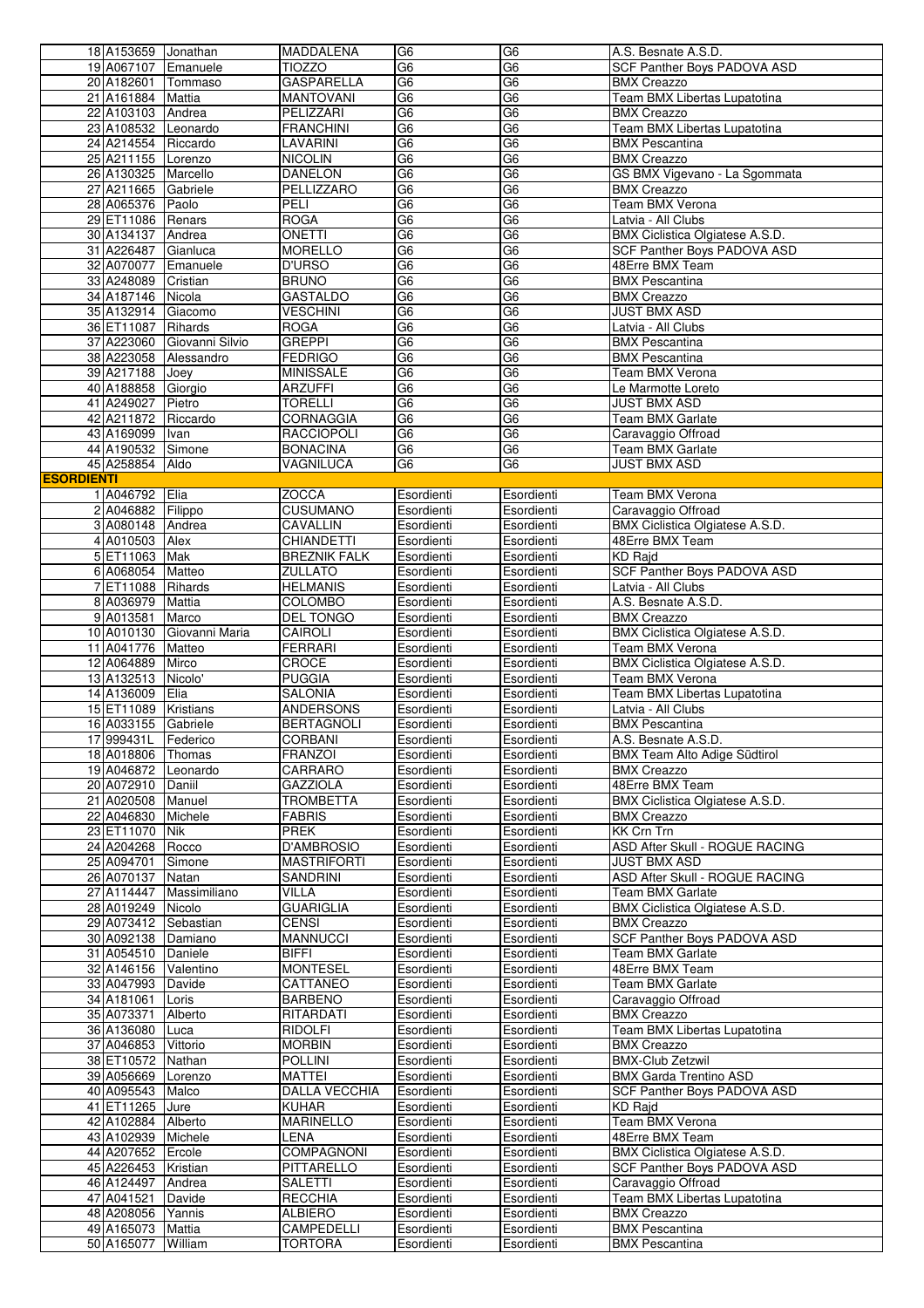|                | 51 A093126 Nicola                    |                           | <b>FORZAN</b>                 | Esordienti         | Esordienti         | SCF Panther Boys PADOVA ASD           |
|----------------|--------------------------------------|---------------------------|-------------------------------|--------------------|--------------------|---------------------------------------|
|                | 52 A160854 Matteo                    |                           | CAMPAGNARO                    | Esordienti         | Esordienti         | <b>BMX Creazzo</b>                    |
|                | 53 A073599 Leonardo                  |                           | <b>CAODURO</b>                | Esordienti         | Esordienti         | <b>BMX Creazzo</b>                    |
|                | 54 A114495 Alex                      |                           | <b>GILARDI</b>                | Esordienti         | Esordienti         | <b>Team BMX Garlate</b>               |
|                | 55 A233496                           | Vittorio                  | <b>PERINI</b>                 | Esordienti         | Esordienti         | <b>BMX Pescantina</b>                 |
|                | 56 A180539                           | Dario                     | <b>DE PAOLI</b>               | Esordienti         | Esordienti         | GS BMX Vigevano - La Sgommata         |
|                | 57 A130662                           | Chris                     | <b>ROIATTI</b>                | Esordienti         | Esordienti         | 48Erre BMX Team                       |
|                | 58 A102860 Gregorio                  |                           | <b>MOIOLA</b>                 | Esordienti         | Esordienti         | <b>BMX Pescantina</b>                 |
|                |                                      |                           |                               |                    |                    |                                       |
|                | 59 A181426                           | Giovanni                  | <b>BONIZZI</b>                | Esordienti         | Esordienti         | Caravaggio Offroad                    |
|                | 60 A073320                           | Leonardo                  | <b>MAGRIN</b>                 | Esordienti         | Esordienti         | <b>BMX Creazzo</b>                    |
|                | 61 A132511                           | Marcello                  | <b>FERRARESE</b>              | Esordienti         | Esordienti         | Team BMX Verona                       |
|                | 62 A221343                           | Thomas                    | <b>BILANCETTI</b>             | Esordienti         | Esordienti         | <b>BMX Pescantina</b>                 |
|                | 63 A160486                           | Andrea                    | <b>MARCHESINI</b>             | Esordienti         | Esordienti         | Team BMX Verona                       |
|                | 64 A174847 Giorgio                   |                           | VALSECCHI                     | Esordienti         | Esordienti         | <b>Team BMX Garlate</b>               |
|                | 65 A187251                           | Davide                    | <b>BASCIANO</b>               | Esordienti         | Esordienti         | GS BMX Vigevano - La Sgommata         |
|                | 66 A175294                           | Emanuele                  | SALVALAJO                     | Esordienti         | Esordienti         | A.S. Besnate A.S.D.                   |
|                | 67 A207655                           | Davide                    | <b>MACERA</b>                 | Esordienti         | Esordienti         | BMX Ciclistica Olgiatese A.S.D.       |
|                |                                      | 68 A213520 Pietro Antonio | DI LIBERTO                    | Esordienti         | Esordienti         | <b>BMX Creazzo</b>                    |
|                | 69 A187025                           | Andrea                    | <b>SCHIESARO</b>              | Esordienti         | Esordienti         | <b>BMX Creazzo</b>                    |
|                | 70 A108542                           | Cesare                    | <b>PATUZZO</b>                | Esordienti         | Esordienti         | Team BMX Libertas Lupatotina          |
|                | 71 A209064 Martina                   |                           | <b>BAROCELLI</b>              | Esordienti         | Donne Esordienti   | Team BMX Garlate                      |
|                | 72 A239631                           | Elisa                     | MAGNI                         | Esordienti         | Donne Esordienti   | <b>Team BMX Garlate</b>               |
| <b>ALLIEVI</b> |                                      |                           |                               |                    |                    |                                       |
|                |                                      |                           |                               |                    |                    |                                       |
|                | 1 A010260 Filippo                    |                           | <b>FABRIS</b>                 | Allievi            | Allievi            | <b>BMX Creazzo</b>                    |
|                |                                      | 2 A007895 Alessandro      | <b>BIELLI</b>                 | Allievi            | Allievi            | BMX Ciclistica Olgiatese A.S.D.       |
|                | 3 A072347 Sebastian                  |                           | <b>BRIOSI</b>                 | Allievi            | Allievi            | <b>BMX Garda Trentino ASD</b>         |
|                | 4 999158A                            | Lorenzo                   | <b>FENDONI</b>                | Allievi            | Allievi            | BMX Ciclistica Olgiatese A.S.D.       |
|                | 5 A000884                            | Giulio                    | <b>SEMPERBONI</b>             | Allievi            | Allievi            | Team BMX Libertas Lupatotina          |
|                | 6 A009887                            | <b>Mattia</b>             | <b>GRIGOLETTO</b>             | Allievi            | Allievi            | SCF Panther Boys PADOVA ASD           |
|                | 7 A008012 Federico                   |                           | <b>PASA</b>                   | Allievi            | Allievi            | Maikun Factory Team ASD               |
|                | 8810456T                             | Thomas                    | LIGABO'                       | Allievi            | Allievi            | Team BMX Libertas Lupatotina          |
|                | 9 A062268 Matteo                     |                           | <b>BRAVI</b>                  | Allievi            | Allievi            | Team BMX Garlate                      |
|                | 10 970740T                           | Elia                      | PELIZZA                       | Allievi            | Allievi            | <b>BMX Creazzo</b>                    |
|                | 11 A017518 Manuel                    |                           | <b>BIANCHI</b>                | Allievi            | Allievi            | <b>BMX Pescantina</b>                 |
|                | 12 807455U Luca                      |                           | <b>AGAZZI</b>                 | Allievi            | Allievi            | Team BMX Libertas Lupatotina          |
|                | 13 A010335 Filippo                   |                           | <b>MOHAMED ALI</b>            | Allievi            | Allievi            | <b>BMX Creazzo</b>                    |
|                | 14 814613Q Lorenzo                   |                           | <b>D'URSO</b>                 | Allievi            | Allievi            | 48Erre BMX Team                       |
|                | 15 A068733 Nicola                    |                           | <b>NICOLACI</b>               | Allievi            | Allievi            | <b>BMX Garda Trentino ASD</b>         |
|                | 16 A183431                           | Riccardo                  | CORTOSE                       | Allievi            | Allievi            | BMX Ciclistica Olgiatese A.S.D.       |
|                | 17 A033263                           | Alex                      | DERIU                         | Allievi            | Allievi            | <b>BMX Team Alto Adige Südtirol</b>   |
|                |                                      |                           |                               |                    |                    |                                       |
|                | 18810037J                            | Tommaso                   | <b>MURARI</b>                 | Allievi            | Allievi            | <b>BMX Pescantina</b>                 |
|                | 19 A099174                           | Crhistian                 | <b>BRUSADELLI</b>             | Allievi            | Allievi            | BMX Ciclistica Olgiatese A.S.D.       |
|                | 20 A160693 Valerio                   |                           | CRAVA                         | Allievi            | Allievi            | GS BMX Vigevano - La Sgommata         |
|                | 21 A010678 Riccardo                  |                           | <b>BARBIERI</b>               | Allievi            | Allievi            | SCF Panther Boys PADOVA ASD           |
|                | 22 A010434 Niccolo'                  |                           | <b>CIPRIANI</b>               | Allievi            | Allievi            | Team BMX Libertas Lupatotina          |
|                | 23 A015895 Leonardo                  |                           | <b>FIORINI</b>                | Allievi            | Allievi            | <b>BMX Pescantina</b>                 |
|                | 24 A031821                           | Ruben                     | <b>GALLINA</b>                | Allievi            | Allievi            | <b>SCF Panther Boys PADOVA ASD</b>    |
|                | 25 A025557 Federico                  |                           | <b>BOCIAN</b>                 | Allievi            | Allievi            | <b>BMX Garda Trentino ASD</b>         |
|                | 26 794205C                           | Jacopo                    | <b>MIDALI</b>                 | Allievi            | Allievi            | Caravaggio Offroad                    |
|                | 27 ET11092 Rainers                   |                           | <b>PUJINŠ</b>                 | Allievi            | Allievi            | Latvia - All Clubs                    |
|                | 28 A186182 Francesco                 |                           | DEL PAPA                      | Allievi            | Allievi            | <b>BMX Creazzo</b>                    |
|                | 29 835234R Marco                     |                           | CANOVA                        | Allievi            | Allievi            | <b>BMX Creazzo</b>                    |
|                | 30 A160891                           | Pietro                    | <b>BONFANTI</b>               | Allievi            | Allievi            | A.S. Besnate A.S.D.                   |
|                | 31 A080147                           | Thomas                    | <b>CATTANEO</b>               | Allievi            | Allievi            | BMX Ciclistica Olgiatese A.S.D.       |
|                | 32 A073251                           | Ettore                    | <b>CERANTOLA</b>              | Allievi            | Allievi            | <b>BMX Creazzo</b>                    |
|                | 33 A073583 Riccardo                  |                           | <b>BULGHERONI</b>             | Allievi            | Allievi            | BMX Ciclistica Olgiatese A.S.D.       |
|                | 34 A182599                           | Giacomo                   | GISSI                         | Allievi            | Allievi            | <b>BMX Creazzo</b>                    |
|                |                                      |                           | <b>TEDIOLI</b>                |                    |                    | Team BMX Verona                       |
|                | 35 A041520                           | Zeno                      |                               | Allievi            | Allievi            | <b>KD Raid</b>                        |
|                | 36 ET11264 Filip                     |                           | <b>DERENCIN</b>               | <b>Allievi</b>     | Allievi            |                                       |
|                | 37 A092134                           | Tommaso                   | <b>MARINI</b>                 | Allievi            | Allievi            | SCF Panther Boys PADOVA ASD           |
|                | 38 A006702                           | Filippo                   | SERGIACOMI                    | Allievi            | Allievi            | <b>BMX Garda Trentino ASD</b>         |
|                | 39 ET11091                           | Artis                     | LAZDINŠ                       | Allievi            | Allievi            | Latvia - All Clubs                    |
|                | 40 A070598 Davide                    |                           | <b>BURNELLI</b>               | Allievi            | Allievi            | <b>JUST BMX ASD</b>                   |
|                | 41 A177222                           | Alessandro                | POZZA                         | Allievi            | Allievi            | SCF Panther Boys PADOVA ASD           |
|                | 42 A041595                           | Lorenzo                   | <b>FRATTON</b>                | Allievi            | Allievi            | Team BMX Verona                       |
|                | 43 A187049                           | Ivan                      | <b>BELSITO</b>                | Allievi            | Allievi            | <b>BMX Creazzo</b>                    |
|                | 44 A073361                           | Luigi                     | <b>VICENTINI</b>              | Allievi            | Allievi            | Team BMX Verona                       |
|                | 45 A004212                           | Luis                      | <b>ODORICO</b>                | Allievi            | Allievi            | 48Erre BMX Team                       |
|                | 46 ET11090                           | Everts                    | <b>MEIJERS</b>                | Allievi            | Allievi            | Latvia - All Clubs                    |
|                | 47 A037424                           | Matteo                    | <b>DIPRIMA</b>                | Allievi            | Allievi            | BMX Team Alto Adige Südtirol          |
|                | 48 A158577                           | Ivan                      | <b>CHIAPPO</b>                | Allievi            | Allievi            | 48Erre BMX Team                       |
|                |                                      |                           |                               | Allievi            | Allievi            | <b>BMX Team Alto Adige Südtirol</b>   |
|                |                                      |                           |                               |                    |                    |                                       |
|                | 49 A095631                           | Simone                    | ALTIERI                       |                    |                    |                                       |
|                | 50 A218139                           | Leonardo                  | MANZONI                       | Allievi            | Allievi            | Le Marmotte Loreto                    |
|                | 51 A162705 Gabriele                  |                           | RANTE                         | Allievi            | Allievi            | BMX Ciclistica Olgiatese A.S.D.       |
|                | 52 A046844                           | Alessandro                | <b>CESCATO</b>                | Allievi            | Allievi            | <b>BMX Creazzo</b>                    |
|                | 53 A177209 Lorenzo                   |                           | <b>PIVA</b>                   | Allievi            | Allievi            | <b>SCF Panther Boys PADOVA ASD</b>    |
|                | 54 A138262 Leonardo                  |                           | <b>SCARPA</b>                 | Allievi            | Allievi            | <b>Team BMX Garlate</b>               |
|                | 55 A099749 Mattia<br>56 A243612 Levi |                           | <b>SANVIDO</b><br><b>RIGO</b> | Allievi<br>Allievi | Allievi<br>Allievi | <b>BMX Creazzo</b><br>Team BMX Verona |